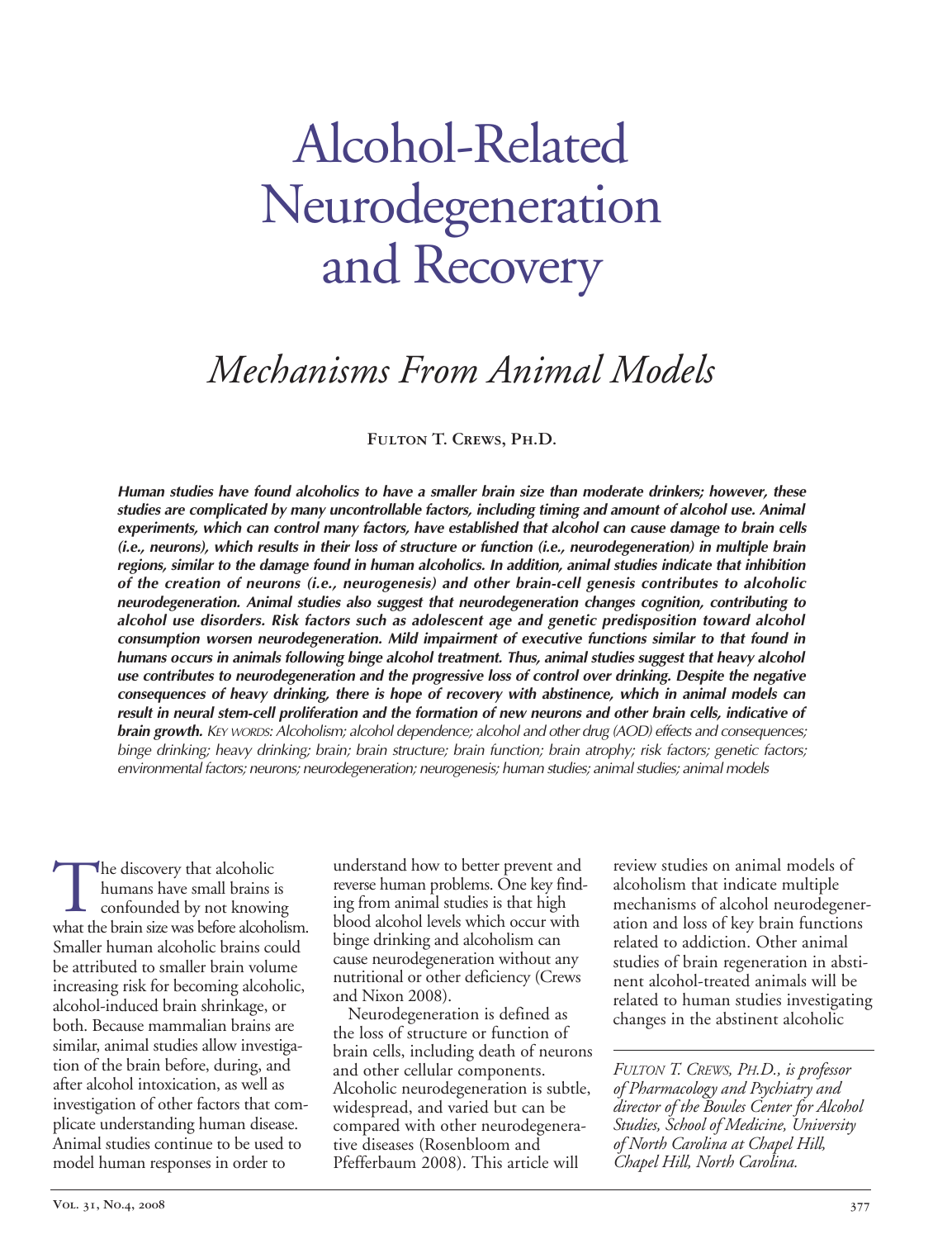human brain. The integration of animal experimentation with human clinical discoveries supports the significant role of alcohol abuse and abstinence following chronic alcohol abuse in changing brain structure that corresponds with changes in cognition.

#### **Advantages of Using Animal Models To Study Alcoholic Neurodegeneration**

Animal models can be used to clearly test hypotheses about disease factors found in humans. Humans vary in size, weight, age, genetics, diet, and behaviors, including alcohol and tobacco consumption as well as vitamin and aspirin use, exercise, and multiple environmental factors. All of these factors influence health in complex ways that are difficult to untangle when studying people. High-risk alcohol-drinking patterns, including binge drinking (i.e., five drinks for men or four drinks for women in 2 hours) and heavy drinking (i.e., five or more drinks per day for men and four or more drinks per day for women), increase health risks including risk for alcoholism. Alcoholism is a medically defined complex disease with multiple symptoms, the most prominent of which are impulsive and compulsive use of alcohol despite knowing it interferes with mental, physical, and social well-being. Common markers of alcoholism include tolerance to alcohol (i.e., the ability to drink increasingly large amounts) and withdrawal from alcohol (i.e., experiencing bad feelings, tremor, and other symptoms when not drinking). Animal studies of binge and heavy drinking, alcohol tolerance and physical dependence, and the biological effects of alcohol offer the advantage of closely controlling factors that cannot be controlled in human studies. These studies allow researchers to better understand the effects of alcohol on physical and mental health.

Human studies have found reduced gray and white matter in the brains of alcoholics compared with nonalcoholics (see Rosenbloom and Pfefferbaum in this issue, pp. 362–376). Interpreting

how much of the reduction in brain size is caused by alcohol consumption may be complicated by variations in brain size among individuals and changes in brain size with age. Human brain volumes decrease with age, and this must be considered when studying the effects of alcohol on the brain (Sullivan and Pfefferbaum 2007). Patterns of drinking vary between people and over time in the same individual, complicating the study of the effect of alcohol on neurodegeneration across individuals (Rosenbloom and Pfefferbaum in this issue. pp. 362–376). Animal models can control for differences in age, quantity and frequency of drinking, diet, genetics, and other factors to understand if alcohol can cause brain damage, how that can change behavior, and what mechanisms underlie alcohol-induced brain damage (Crews et al. 2005). Thus, many factors that complicate human studies can be controlled in animal studies.

### **Alcoholic Neurodegeneration: Human and Animal Research Findings**

Human studies (Harper and Kril 1990; Harper and Matsumoto 2005) using brain imaging or examining brains after death have found that alcoholics have smaller brains, particularly frontal cortical regions and white-matter brain regions that represent the wiring connecting the brain. In addition, alcoholics have larger fluid-filled areas (i.e., ventricles) of the brain and smaller overall brain matter. Functional deficits in alcoholics can relate to brain regional size deficits (see Rosenbloom and Pfefferbaum in this issue, pp. 362– 376). Animal studies (Crews and Nixon 2008) indicate that alcohol can cause brain damage during intoxication (seefigures 1 and 2). Further, alcoholinduced neurodegeneration in animals causes behavioral changes consistent with dysfunctional behavior found in human alcoholics (see figure 3). These studies suggest that alcoholic neurodegeneration could contribute to alcoholism.

Alcoholism is related to genetic and environmental factors that converge to cause this mental disease. Research with animal models of increased genetic risk for alcoholism using the rat model bred for heavy alcohol drinking (i.e., the P alcohol-preferring rat) has found that increased risk for alcoholic brain damage corresponds with increased genetic risk for alcoholism (Crews and Braun 2003). Similarly, studies (Crews et al. 2005) have found that adolescent human drinking increases the lifetime risk for alcoholism, and, in animal models, adolescents show increased alcohol-induced brain damage, particularly in frontal brain regions, consistent with increased biological risk overlapping with increased brain damage. These studies suggest that some of the genetic and biological risk factors for alcoholism are risk factors for alcohol-induced brain damage. It is possible that alcohol and heavy drinking are environmental factors causing degeneration of key controlling brain structures that lead to the compulsive dysfunctional behavior of alcoholism (Crews et al. 2005). The interplay of knowledge from human clinical observation and experimentation with animal models ultimately serves to increase understanding of the elements that cause alcoholism and improve health through advances in prevention and treatment.

# **Animal Models of Alcoholic Brain Damage**

Animal and human brains are remarkably similar. Animal models therefore allow important detailed investigations of alcohol-induced changes in brain chemistry; gene expression; cellular physiology, including cell proliferation and cell death; as well as the resulting alterations in neuroanatomy and brain function. Alcohol-induced brain atrophy and neurodegeneration is modeled in rats and mice by investigator-administered alcohol, by providing liquid diets that contain alcohol and are the only source of food or by a vapor chamber, all of which achieve high blood alcohol concentrations (BACs). In most cases, complete vitaminenriched diets are used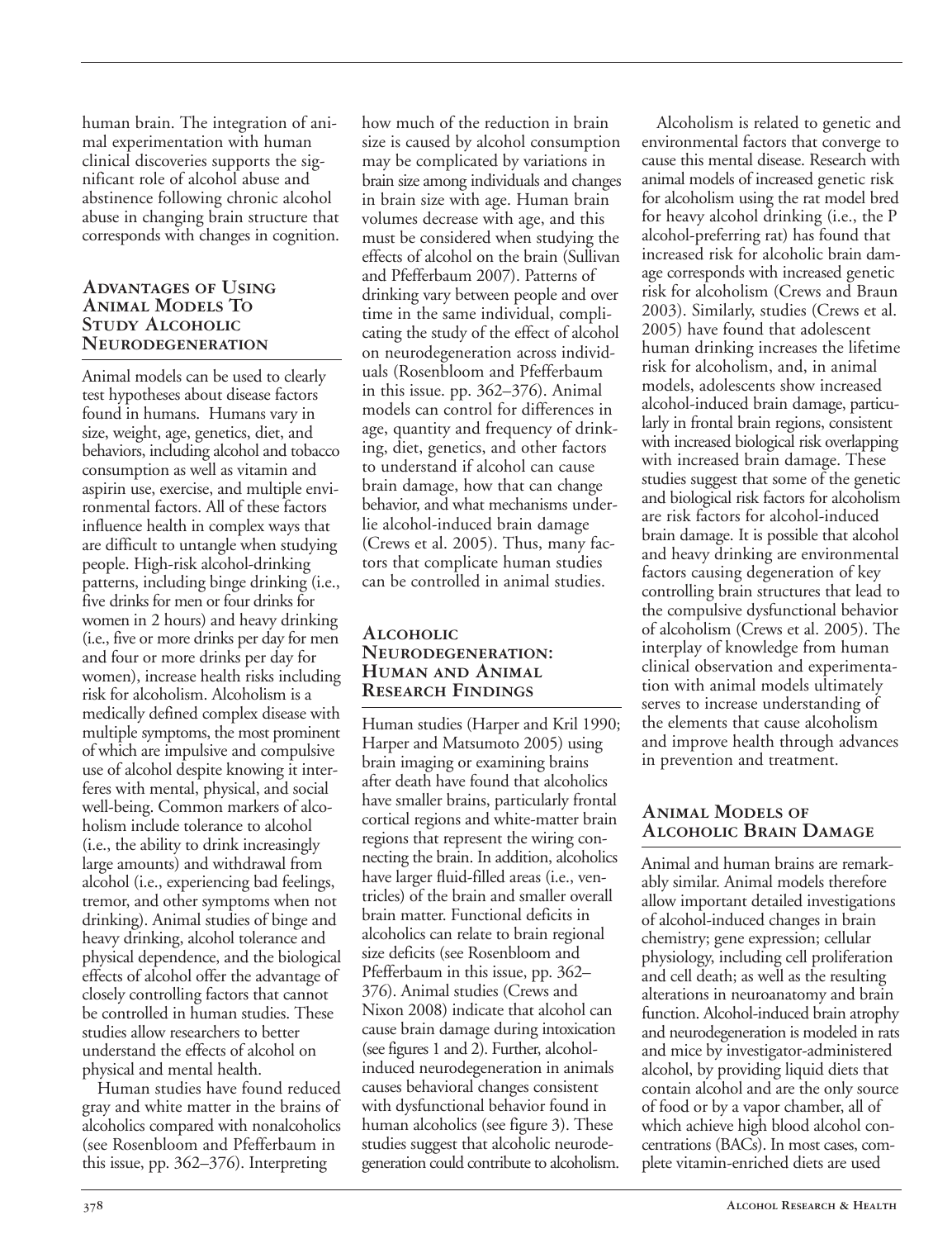to assure that alcohol is the damaging agent and not vitamin deficiency. In humans, vitamin deficiencies can cause neurodegeneration. Although most alcoholics do not show pronounced vitamin deficiencies, it is possible that human alcoholic neurodegeneration includes a component related to transient vitamin deficiencies during heavydrinking episodes (Bowden et al. 2001). Walker and colleagues (1980) were the first to show alcohol-induced neurodegeneration in rats. The study found that feeding rats a nutritious liquid diet containing alcohol for 5 months, followed by 2 months of abstinence,



control brain. The inset squares show higher magnification of the stained NSCs. The alcohol-treated animal (acute alcohol 5 gm/kg [right]) shows the effects of alcohol treatment. Alcohol has completely eliminated the NSCs.

resulted in a loss of brain neurons, specifically types of neurons known as hippocampal pyramidal and dentate granule cells.

# *BingeDrinking Model*

Following the initial study by Walker and colleagues (1980), researchers often have used a 4-day investigatoradministered binge-drinking model with alcohol beverage solutions painlessly applied down the throat into the stomach (Crews et al. 2004). This is referred to as the "binge-induced brain damage" (BIBD) model (Crews and Nixon 2008). Other methods to model alcohol intoxication include a gas-vapor alcohol treatment to administer alcohol (Zahr et al. 2008) and months of a nutritious liquid diet containing alcohol (Pascual et al. 2007). Research using all of these methods has found evidence of alcohol-induced brain damage, and the models consistently show that brain damage primarily occurs with high BACs. Human hospital admission reports indicate that 4 to 10 percent of emergency-room patients have a BAC over 0.25 percent (Crews and Braun 2003; Crews et al. 2004). These BAC levels have been found to cause neurodegeneration in animal models.

# *Evidence for Alcoholic Neuro-*

*degeneration.* Studies of the BIBD model indicate that these BACs can lead to alcoholic tolerance, physical dependence, and at least two forms of neurodegeneration (see figure 1) (Crews and Nixon 2008). Rat models using a vapor method to achieve high BACs have found that weeks of exposure to alcohol lead to ventricular expansion (Pfefferbaum et al. 2008) and alterations in brain chemistry consistent with degeneration (Zahr et al. 2008) in rats, mimicking the neurodegeneration found in human alcoholics. Research with rat and other animal models indicate that high BACs result in neuronal death in multiple limbic cortical brain regions as well as the entorhinal cortex, which relays information to and from the hippocampus and the dentate gyrus, a part of the hippocampus (seefigure 1) (Crews et al. 2004). Neurodegeneration,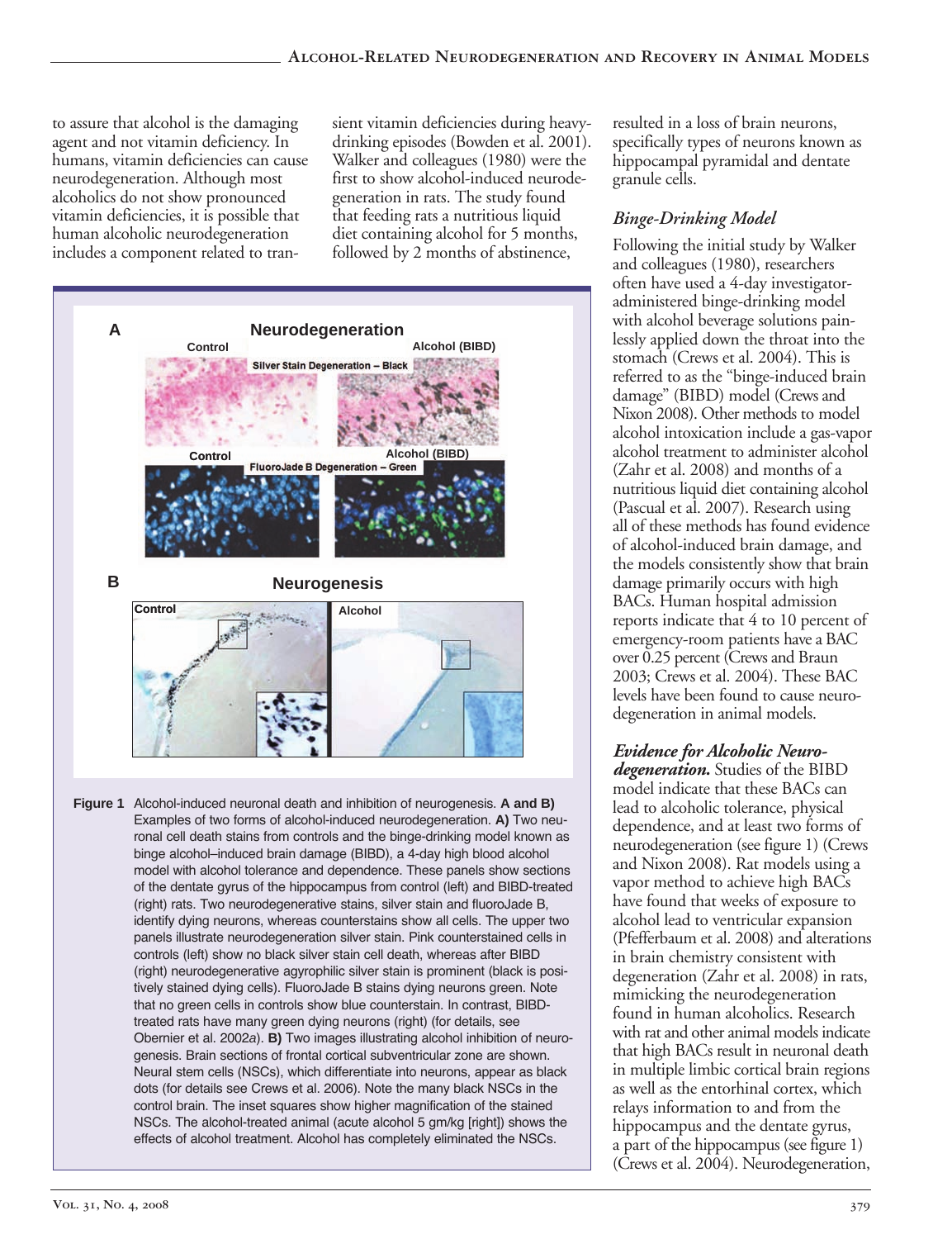particularly dark-cell degeneration, a necrotic form of cell death marked by shrinking of the cell body (i.e., soma) (Obernier et al. 2002*a*), occurs during intoxication. During alcohol intoxication, markers of neuronal death increase progressively, with multiple brain regions showing increasing damage the more time is spent intoxicated.

A second form of degeneration involves the loss of stem-like cells that are progenitors for the creation of new neurons (i.e., neurogenesis) and cell genesis, such as neural stem cells (NSCs). NSCs form new neurons and nonneuronal support cells (i.e., glial cells) that contribute to brain function and plasticity, particularly mood and memories of complex associations (Crews and Nixon 2008). Alcohol reduces brain NSCs (see figure 1). Neurogenesis occurs throughout life, although levels of NSCs decline with increasing age. Alcohol intoxication inhibits neurogenesis. Adolescent rats have high levels of neurogenesis, but this process is inhibited by low BACs, with high BACs completely destroying neuroprogenitors (see figure 1) (Crews et al. 2006). Alcohol reduces hippocampal neurogenesis by inhibiting NSC proliferation and survival (Nixon and Crews 2002) as well as increasing NSC cell death and blunting the growth of new neurons (see figure 2) (He et al. 2005). As shown in figure 2, alcohol reduces neuron size, which may be indicative of brain-cell shrinkage during alcohol intoxication. Thus, animal studies of alcohol consumption have found neurodegeneration through nerve-cell death as well as cell shrinkage, as evidenced by the small dendritic trees in new neurons exposed to alcohol and the inhibition of ongoing cell genesis and neurogenesis (see figures 1 and 2). These findings suggest that human alcoholic neurodegeneration likely is a composite of neuronal death, inhibited creation of new neurons, and shrinkage of existing neurons and glia.

*Effects of Neurodegeneration on Brain Function.* The finding that chronic alcohol in rat models causes

diffuse neurodegeneration across multiple brain regions, similar to that found in human alcoholics, is consistent with evidence that alcohol causes human neurodegeneration. Although alcoholic neurodegeneration is diffuse, both human and animal studies have suggested that the front parts of the brain (i.e., the frontal and prefrontal cortex) are particularly sensitive to this type of damage. Brain frontal cortical regions are responsible for attention, impulse inhibition, and as reflective decision processing.

People with frontal cortical lesions show a loss of a reflective analysis of future pain or pleasure and increased anxiety and negative mood, which contributes to a loss of impulse control (Bechara 2005). This is similar to the impulsive–compulsivity of alcoholism and other addictions. Lesions in the frontal cortex also disrupt relearning, likely because of a loss of assessment of searching strategy, mimicking some aspects of addiction (Schoenbaum and Shaham 2008).



**Figure 2** Alcohol reduces new neuron dendritic growth. Neural stem cells (NSCs) in the hippocampus progress from dividing progenitors that exit the cell cycle to grow and differentiate into neurons that are synaptically linked and become fully functional integrated neurons. Doublecortin is a structural protein only expressed in neuronal progenitors differentiating into neurons. Immunohistochemistry for doublecortin labels both the cell body and dendrites of new immature neurons, providing an index of neurogenesis as well as allowing analysis of the effects of alcohol on nerve cell growth. **A, left)** Control immunohistochemistry for doublecortin in the hippocampus. Note that the control has a band of new neuron cell bodies across the section with dendrites extending up from the cell bodies. **B, left)** Alcohol-treated animal doublecortin staining. Note the decreased number and density of new neurons in alcohol-treated animals. **Right:** Representative dendritic trees traced from control (A) or alcohol-treated (B) animals using doublecortin histochemistry. Note how alcohol reduced both the number of new neurons and the size of the dendritic tree showing reduced dendritic length and branching (He et al. 2005).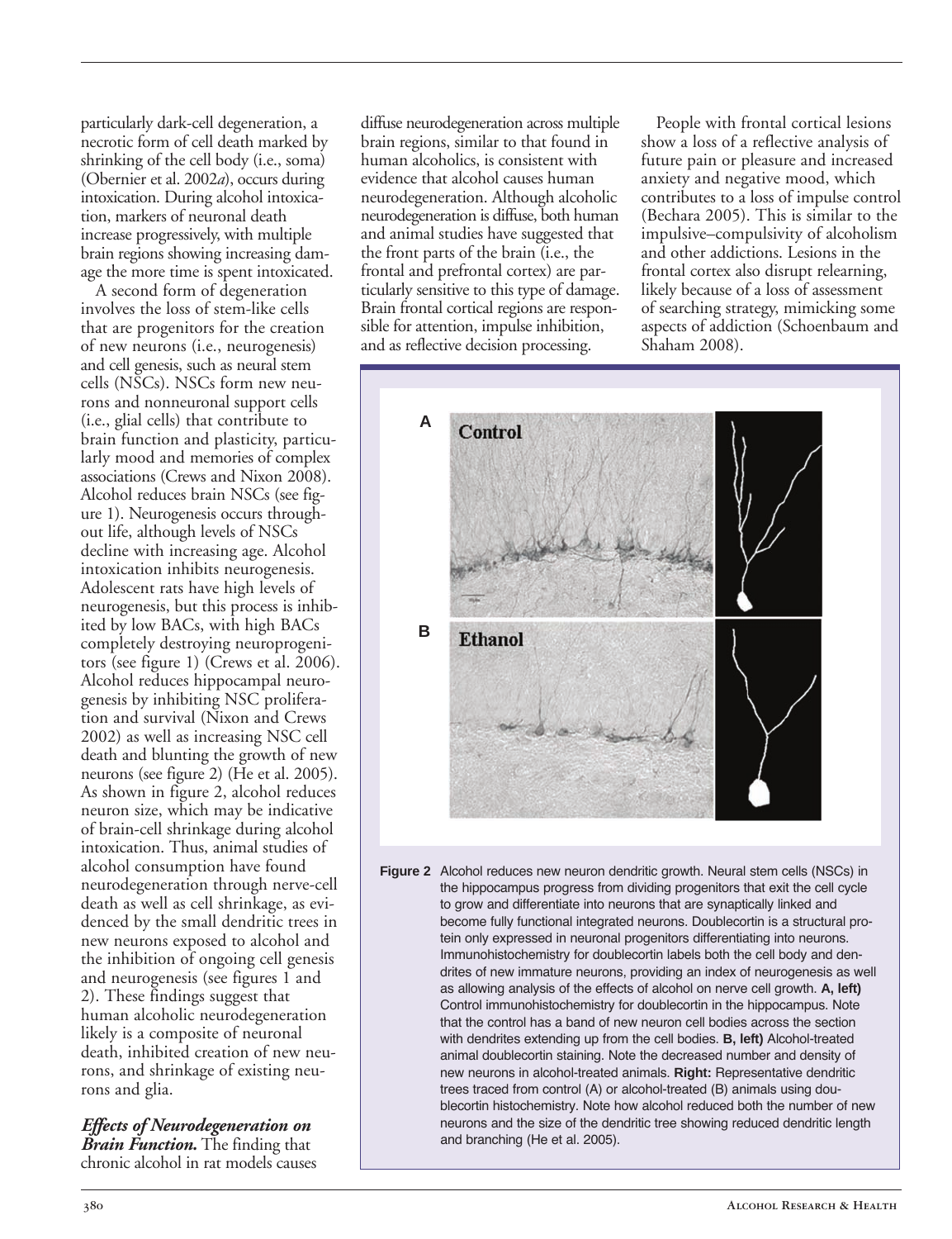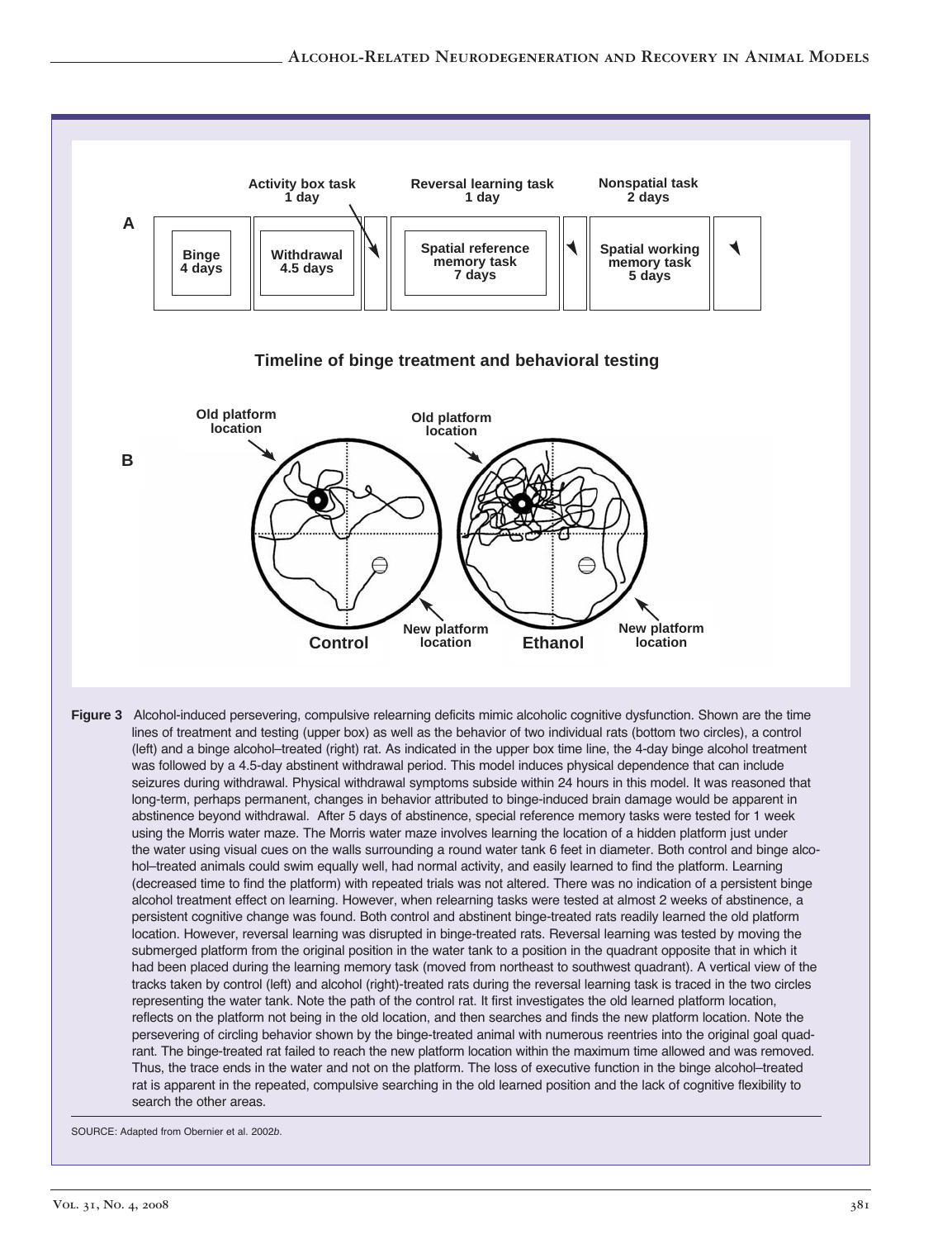Human alcoholic studies are complicated by a lack of knowledge of brain size and function before alcoholism. Studies in rats have found that weeks after binge alcohol– induced brain damage, behavioral tests show relearning deficits compared with controls (see figure 3) (Obernier et al. 2002*b*). These findings suggest that high BACs alter brain structure and behavior in a way that mimics the behavioral dysfunction of alcoholism.

A narrowing of activities with increasing repeated behaviors is a symptom of human alcohol use disorders. The subtle cognitive deficits associated with the "processing inefficiency" found in human alcoholics are varied and difficult to model in animals. However, the rat studies finding both neurodegeneration and increased impulsive–compulsive behaviors similar to alcoholic human behavioral dysfunction suggest that these dysfunctions are at least in part caused by heavy drinking and high BACs.

Although human studies find that alcoholic cognitive deficits correlate with brain region size deficits, these could have preexisted and contributed to the development of alcoholism (Rosenbloom and Pfefferbaum in this issue, pp. 362–376). Animal studies suggest that heavy drinking contributes to the changes in alcoholic behavior and brain structure. Further, rat studies show that genetics (Crews and Braun 2003) and adolescent age (Crews et al. 2000) are risk factors for alcoholinduced neurodegeneration. Human studies (Crews et al. 2005) show that genetics and adolescent drinking are risk factors for human alcoholism, consistent with alcohol-induced neurodegeneration altering cognition, increasing risk, and possibly causing alcoholism. Thus, human alcoholism and human alcoholic neurodegeneration and cognitive dysfunction can be explained by heavy alcohol drinking and are not necessarily innate in the alcoholic human brain. The following section will examine the processes that may contribute to alcohol-related neurodegeneration.

#### **Mechanisms of** ALCOHOL-RELATED **Neurodegeneration**

The mechanisms of alcohol-induced neurodegeneration are complex and share many processes with other neurodegenerative conditions. Chronic alcohol consumption leads to increased activation of glial cells known as astrocytes and microglia<sup>1</sup> (see figure 4) as well as increased expression of brain proinflammatory genes, all indicators of neurodegeneration and brain damage.

#### *Timing of AlcoholInduced Brain Damage*

Human studies showing mild alcoholic neurodegeneration and reduced cognitive ability cannot determine when the

<sup>1</sup> The definition for this ad other technical terms can be found in the Glossary, pp. 345–347.



**Figure 4** Microglial markers in human and mouse alcoholic brain. **A)** Images of human microglia. Microglia take on different shapes depending upon the cellular state (e.g. healing or inflammatory). Shown are images of human microglia in multiple states or stages of activation, identified using Iba-1+immunoreactivity (IR). Resting, healing microglia have many small sensing arms that can secrete trophic factors and strengthen neurons (top left). Activated microglia start to produce large amounts of proinflammatory cytokines, cyclo-oxygenase, and NADPH oxidase. Their arms and bodies thicken making them bushy (top middle). Ameboid microglia (top right) are phagocytizing cells (for details, see He and Crews 2008). **B)** Human alcoholics have increased microglia in the cortex. Iba1+IR is greater in postmortem alcoholic brain compared with moderate drinkers (panels on left side). Studies in mice have found that alcohol, particularly alcohol with bacterial endotoxin (lipopolysaccharide, LPS), increased the density and morphology of microglia (see four panels on right side) (Qin et al. 2008).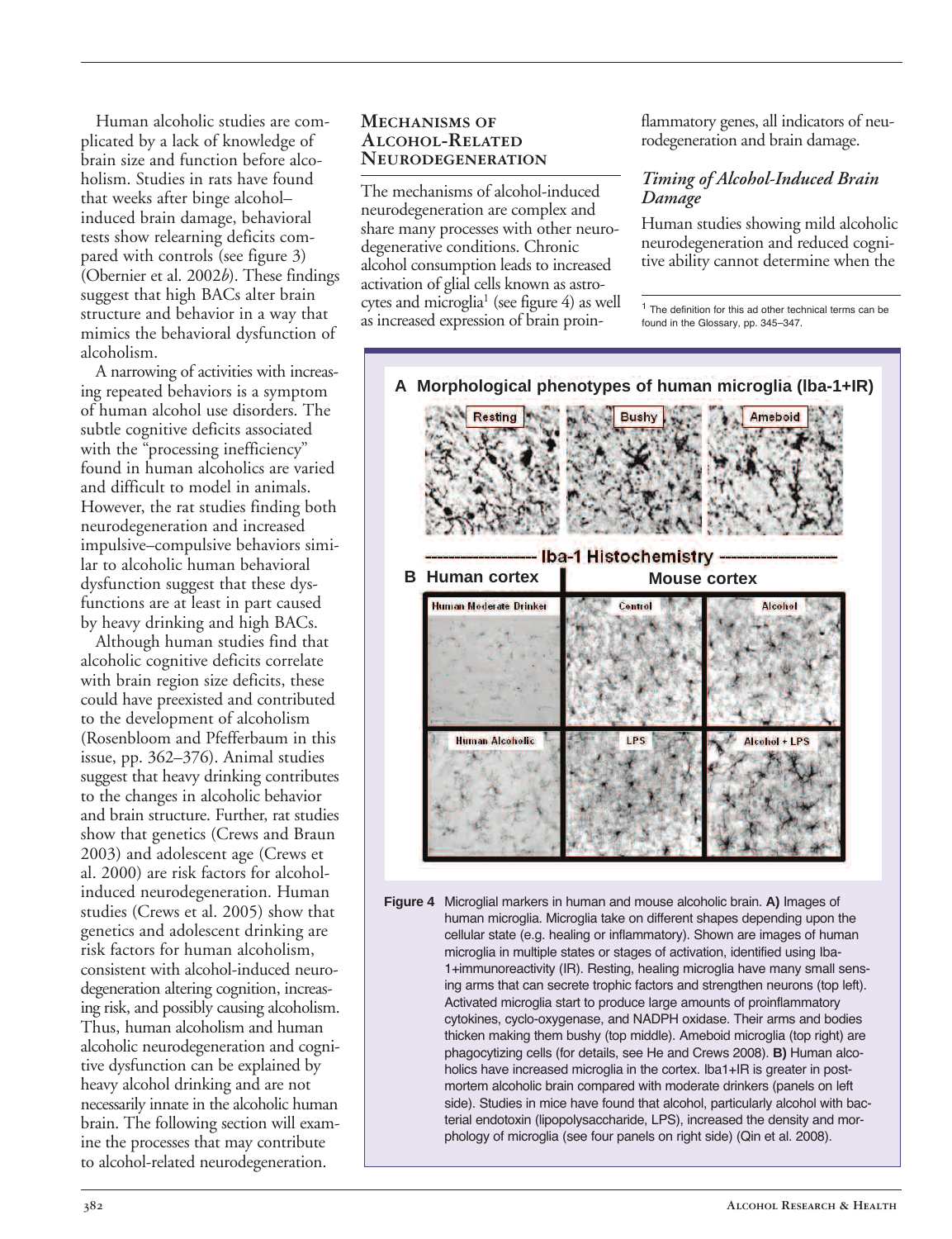deficits occurred. That is, did alcoholics have these deficits before starting drinking, induce them during drinking, or induce them during withdrawal from repeated drinking–abstinence– withdrawal episodes? Animal studies indicate that alcohol-induced brain damage occurs largely during intoxication, requires relatively high BACs, and occurs in the absence of marked nutritional deficiency, seizures, or other brain injuries. Multiple histological techniques have been used to show neuronal cell death in animals. Time course studies of neuronal death are complicated by a long delay, often days, between the fatal triggering of neuronal death and detection of dying neurons and glial activation markers in brain. However, several studies using multiple markers of neurodegeneration at various times during chronic alcohol intoxication (Obernier et al. 2002*a*,*b*) and during alcohol withdrawal and periods of abstinence following the alcohol withdrawal syndrome allow a determination of when neurons die (Crews et al. 2000, 2004) and when neurogenesis is inhibited (Crews et al. 2006; He et al. 2005). These time course studies indicate that alcoholic degeneration increases during intoxication at high BAC and progressively subsides during abstinence (Crews and Nixon 2008). Although markers of neurodegeneration decline in abstinence, glial activation and proinflammatory gene expression may persist for long periods in the brain, suggesting that repeated high BACs would worsen neurodegeneration.

Human studies are consistent with neurodegeneration during intoxication, with recent and frequent heavy drinking being the best indictor of alcoholic brain damage (Parsons and Stevens 1986; Sullivan and Pfefferbaum 2005). Frontal cortical metabolites, specifically choline-containing compounds measured by magnetic resonance imaging (MRI), are increased in brain damage and in alcoholics with significant correlations between alcohol consumption in the last 90 days and increases in frontal cortex (Ende et al. 2006), suggesting that damage correlates with recent alcohol

consumption. Similarly, studies in rats have found increases in brain cholinecontaining compounds during chronic alcohol treatment with increased time intoxicated and higher BACs, further increasing choline compounds in the brain (Zahr et al. 2008). Thus, high BACs best predict human and animal alcoholic neurodegeneration.

# *Microglia*

Microglia are brain immune defense cells, and they constitute about 20 percent of the cells in the brain but can proliferate when activated. Activated microglia can express many proinflammatory genes, including cyclo-oxygenase, an enzyme that is inhibited by aspirin, ibuprofen, and other anti-inflammatory drugs (Knapp and Crews 1999). NADPH oxidase, a membrane-bound enzyme complex, is proinflammatory, producing activated oxygen free radicals that can burn bacteria and other cells. Proinflammatory genes also code for a group of signaling hormones called cytokines that can change immune and nerve cell function. Microglia can support neurons and have healing functions or can become activated to induce large amounts of proinflammatory proteins.

Microglia take on different structures (phenotypes) during different activities. Resting, healing microglia have many small sensing arms (see figure 4, *top left*). Activated microglia start to produce large amounts of proinflammatory cytokines, such as tumor necrosis factor  $\alpha$  (TNF- $\alpha$ ) and other proinflammatory genes, including cyclo-oxygenase and NADPH oxidase. When activated, their arms and bodies thicken, making them bushy (see figure 4, *top middle*). Ameboid microglia (see figure 4, *top right*) are phagocytizing cells that clear infectious agents, cellular debris, and toxic agents and are associated with extensive degeneration as is found in stroke and brain trauma. In normal responses to wounds, invading organisms are killed by ameboid cells, until a signal to the activated ameboid cells indicates that the invasion is over and the cells stop killing and change to healing. A great deal of research is underway on

these signals. In human and animal brains, morphological phenotypes of microglia become diverse in uppermiddle and advanced age, complicating the understanding of microglial function after middle age.

Similar to many human neurodegenerative diseases, postmortem alcoholic human brains have increased microglial-specific cellular markers compared with age-matched control subjects (see figure 4, *bottom left*). Alcoholic human brain also has more proinflammatory cytokines (He and Crews 2008). Treating mice with binge-drinking amounts of alcohol and/or lipopolysaccharide (LPS) (a bacterial component in the gut that leaks into the body during alcohol drinking) results in changes in microglial morphology that mimic those found in human alcoholic brain tissue (see figure 4, *bottom right*). Microglia are likely to contribute to alcoholic neurodegeneration, although their role still is under investigation and other cells clearly contribute. These findings indicate that the changes in alcoholic human brain are related to heavy alcohol drinking and possibly a leaky gut, because alcohol tends to allow bacterial endotoxin to leak from the gastrointestinal tract into the blood, which increases blood proinflammatory cytokines. These cytokines then are transported into the brain and activate brain proinflammatory gene induction (Qin et al. 2007, 2008). The neurodegeneration in alcoholism therefore appears to be related, at least in part, to changes in microglia and proinflammatory gene expression.

# *Proinflammatory Genes*

There are at least two mechanisms of alcohol-induced brain proinflammatory gene induction, and both require high BACs (Crews and Nixon 2008). One involves leakage of endotoxin from the gut and resulting increases in proinflammatory cytokins, as described above. In addition, alcohol directly increases transcription of brain proinflammatory genes. Genes are encoded in DNA, the genetic material. A transcription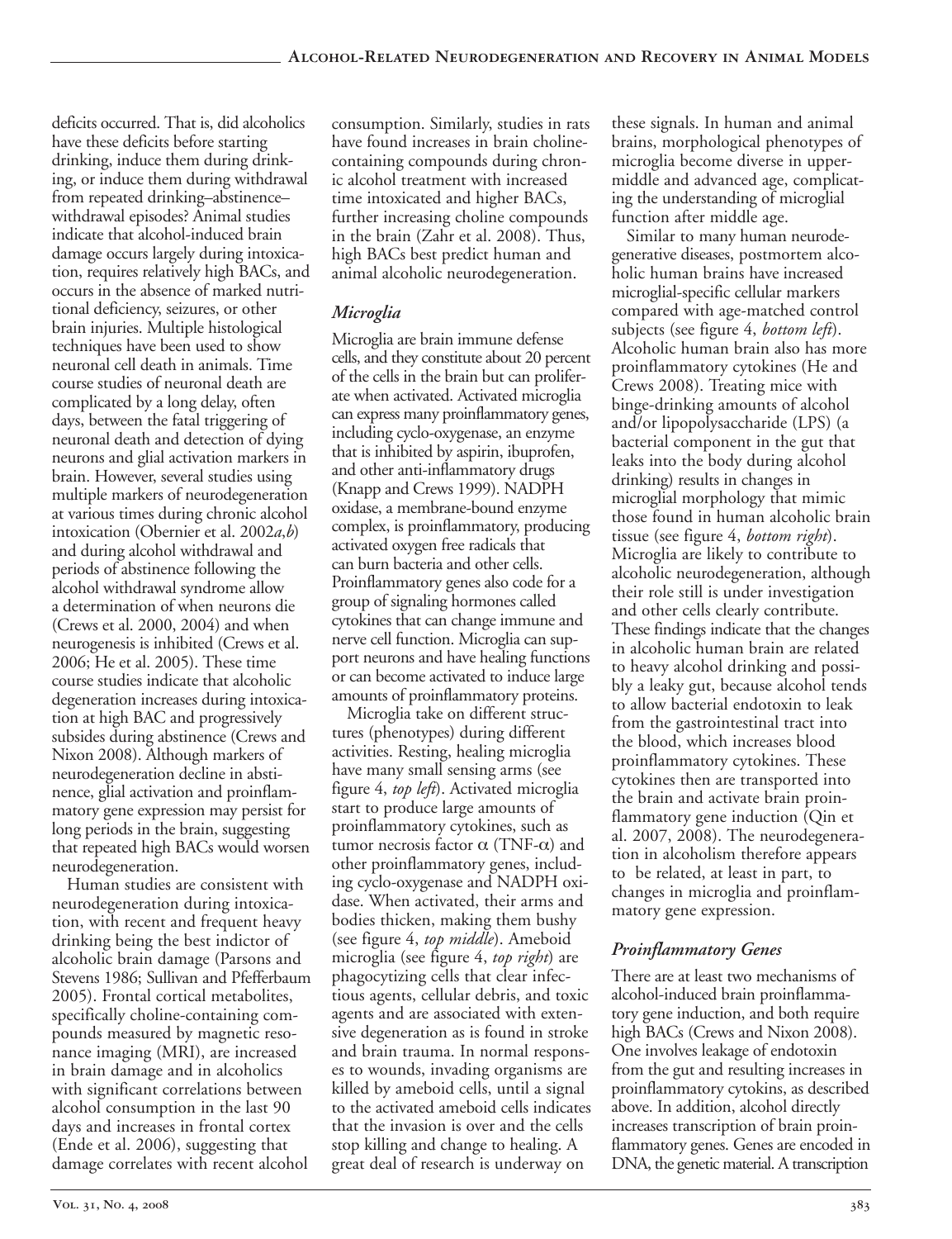factor (sometimes called a sequencespecific DNA binding factor) is a protein that binds to specific sequences of DNA in a gene or groups of genes (proinflammatory genes in this case) and thereby controls the conversion (i.e., transcription) of the gene from DNA to RNA. RNA then is translated into proteins, which make up the enzymes, cell-structural skeletons, cytokines, and many other components of brain cells. Regulation of gene transcription is complicated and involves many processes. However, studies have gained insight by examining the binding of protein transcription factors to specific sequences of DNA. Two important transcription factors altered by alcohol are cAMP-responsive element-binding protein (CREB) and a transcription factor first discovered in activated B lymphocytes, nuclear factor  $\kappa$ B (NF- $\kappa$ B) (Zou and Crews 2006). These transcription factors bind to different specific gene–DNA sites and thereby regulate how much protein is made from those genes. Alcohol increases DNA binding of NF-κB and decreases DNA binding of CREB in association with increases in the transcription of proinflammatory genes, such as cytokines and inflammatory enzymes, and decreases in amounts of CREB-induced growth factor protein (Zou and Crews 2006). These alcohol-induced changes in brain gene transcription overlap with the transcription of genes important for memory and other forms of drug addiction (Lonze and Ginty 2002; Nestler 2002).

*NF-κB.* NF-κB is a transcription factor widely known for its ubiquitous roles in inflammatory and immune responses and in control of cell division and programmed cell death. NFκB is activated by alcohol as well as by oxidative stress, cytokines, and the neurotransmitter glutamate (Madrigal et al. 2006). Increased NF-κB has been found in the dying neurons of brains exposed to trauma and reduced blood supply and in patients with Alzheimer's disease and Parkinson's disease (Zou and Crews 2006). Activation of NF-κB transcription increases proinflammatory cytokines, with TNF- $\alpha$  being the prototype. Human alcoholic brain shows increased

NFκB gene transcription (Okvist et al. 2007) as well as increased proinflammatory cytokine and microglia protein expression (He and Crews 2008). Similarly, animal studies have found alcohol-induced proinflammatory gene expression with neurodegeneration (Crews et al. 2006; Qin et al. 2008). Human genetic variations in NF-κB genes have been associated with increased risk for alcoholism, particularly early-onset alcoholism (Edenberg et al. 2008). Further, analyses of genes expressed in postmortem human alcoholic brain find large differences in genes related to NF-κB transcription, proinflammatory genes, and other genes associated with neurodegeneration (Liu et al. 2006; Okvist et al. 2007; Liu 2004). Similarly, studies investigating brain gene expression in animals modeling alcoholism find that these groups of genes are altered (Mulligan et al. 2006).

Taken together, these findings suggest that high BACs increase expression of proinflammatory genes in the brain, thereby increasing oxidative stress and triggering glial cell activation that contributes to neuronal death and further promotes proinflammatory gene expression. Interestingly, proinflammatory cytokines found in alcoholic human brain (He and Crews 2008) increase the reward value of alcohol drinking in mice (Blednov et al. 2005). The genes identified as altered in animals that prefer to drink large amounts of alcohol overlap with proinflammatory genes and neurodegeneration (Mulligan et al. 2006). Alcoholic neurodegeneration is prominent in the frontal cortex and likely contributes to impulsive– compulsive alcohol seeking and consumption in the presence of negative consequences, a hallmark of alcoholism.

These studies suggest that high BACs, proinflammatory cytokines, and neurodegeneration may be significant contributors to alcoholism.

#### **Blocking the Mechanisms of Neurodegeneration**

Evidence supporting the role of proinflammatory genes and oxidative stress

in alcoholic brain damage is found by studying drugs that block neurodegeneration. Butylated hydroxytoluene (BHT) is an antioxidant that uniquely blocks alcohol-induced increases in DNA binding of NF-κB, proinflammatory gene induction, and alcoholinduced decreased DNA binding of CREB (Zou and Crews 2006). BHT given to rats before and during the BIBD model prevented increased brain NFκB–DNA binding, proinflammatory gene induction, the loss of neurogenesis, and neurodegeneration (Crews et al. 2006; Hamelink et al. 2005). Similarly, increasing transcription of pCREB, the active form of CREB, through the use of drugs can block neuroinflammation and alcoholinduced brain neuronal death (Zou and Crews 2006).

Some dietary antioxidants and other anti-inflammatory agents may be protective against alcohol-induced brain damage. Thus, genetic and environmental alterations in alcoholinduced proinflammatory gene induction can regulate alcohol-induced inhibition of neurogenesis and neurodegeneration.

#### **Brain Regeneration During Abstinence**

If alcohol-induced changes in brain structure, physiology, and gene expression contribute to the loss of control over drinking, it follows that regaining control during abstinence could involve changes in brain structure, physiology, and gene expression that contribute to the return of control and recovery from addiction (Crews et al. 2005). Alcoholics recognize the cognitive inefficiency that occurs during heavy drinking and call it "a wet brain." This is surprisingly accurate when thinking about alcoholics' enlarged brain ventricles, which are spaces in the brain containing cerebral fluid. People in recovery have reported that their cognition improves with the duration of abstinence. Multiple wellcontrolled studies (Crews et al. 2005) of alcoholics have found evidence that alcoholic sobriety results in improved brain function, metabolism, and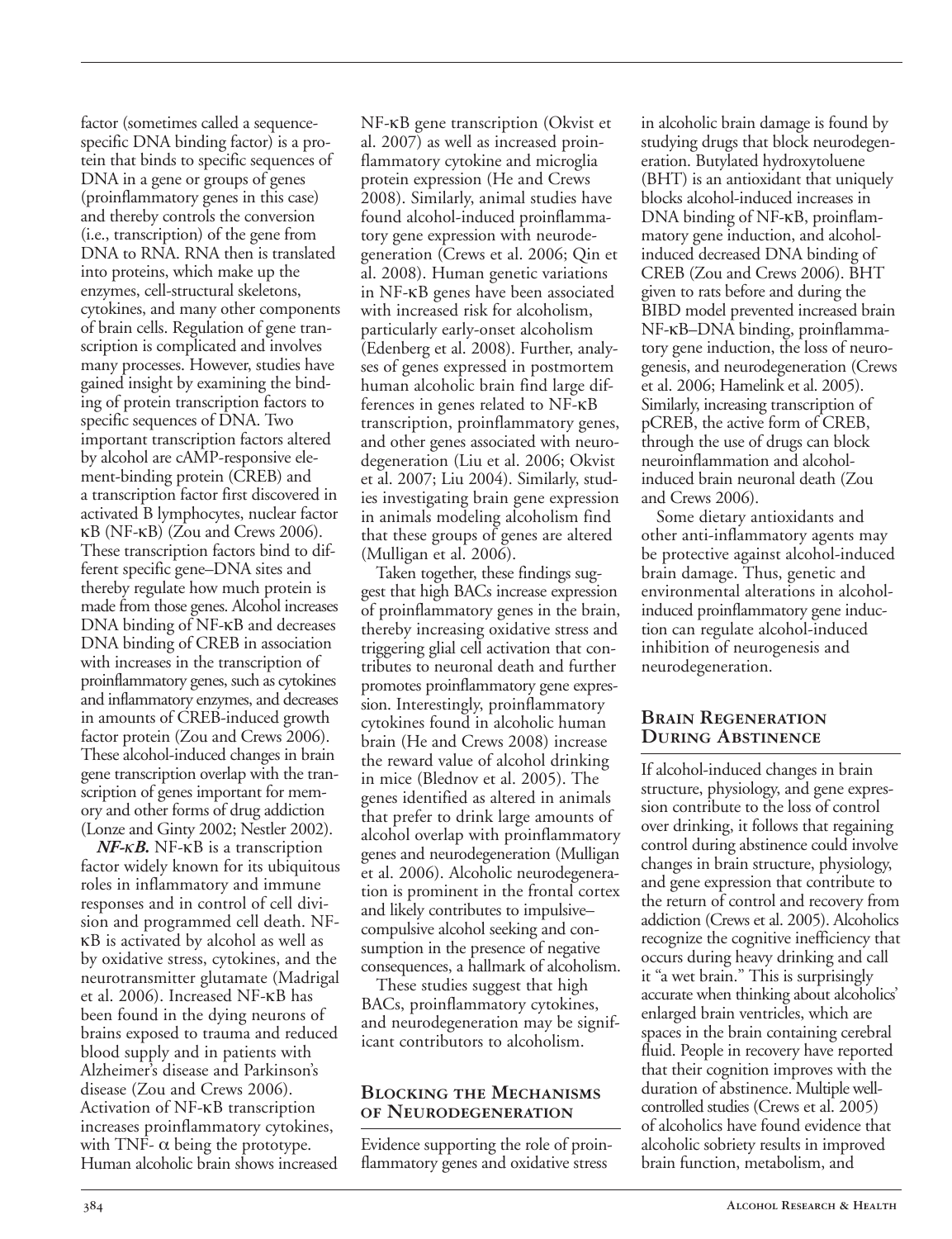volume during abstinence. Increased brain volume corresponds with decreased ventricular size (i.e., less water in the brain) (Sullivan et al. 2000; Volkow et al. 1994). These studies are complicated by the lack of brain measures before abstinence, high rates of relapse, and variability among individuals. In large part, most studies indicate improvement of brain function during abstinence. The longer the abstinence, the greater the chances of maintaining a healthy recovery from

addiction and return of executive functions (Crews et al. 2005).

# *Neural Stem Cells (NSCs)*

Adult NSCs self-renew and differentiate into all types of neural cells (Zhao et al. 2008). NSC proliferation and differentiation is sensitive to experiences, activities, physiology, and drugs. NSCs proliferate, migrate, differentiate, and integrate into existing brain circuits that contribute to learning



**Binge ethanol + 14 days abstinence**



**Figure 5** Neurogenesis during abstinence following binge alcohol treatment. The protein doublecortin (DCX) is expressed in neuroprogenitors during differentiation into mature neurons (Brown et al. 2003). The images show DCX immunohistochemistry in control subjects and after 14 days of abstinence following a 4-day binge-drinking period. Note the prominent increase in new neurons (exhibited by dark staining) being formed after 2 weeks of abstinence (Nixon and Crews 2004).

complex associations (Zhao et al. 2008). Although NSCs are present throughout human and mammalian brains, hippocampal and frontal brain regions have highly active NSCs, forming many new neurons daily into old age (Crews and Nixon 2003; Taupin and Gage 2002). The formation of new neurons takes time. It takes months for NSCs to progress from proliferation, migration, and differentiation of dendritic and axonal connections, to appropriate integration into existing brain circuits (Zhao et al. 2008). NSCs respond to the environment throughout this process. The number of new neurons in the adult hippocampus is reduced by stress, alcohol, and cytokine– proinflammatory gene expression. Learning, exercise, antidepressant treatment, and withdrawal from alcohol dependence increase new hippocampal dentate gyrus neurons. Increasing neurogenesis increases learning and mood, whereas decreasing neurogenesis appears to disrupt learning and mood. These changes in neurogenesis likely reflect brain plasticity. Learning, memory, and other forms of plasticity likely are attributed to changes in brain circuitry, with neurogenesis representing a mechanism of altering circuitry.

#### *Abstinence Following Binge Drinking*

Animal binge-drinking models investigating NSCs and neurogenesis have found that alcohol inhibits neurogenesis, with adolescents being particularly sensitive (Crews and Nixon 2008). Abstinence following binge-drinking treatment in rats results in increased NSC proliferation in multiple brain regions (Nixon and Crews 2004). NSC proliferation increases within 1 day of abstinence and continues for many days and weeks (He et al. 2008). During abstinence following alcohol dependence, hippocampal NSCs proliferate in bursts, with an expansion of cells leading to a progressive wave of cells differentiating from NSCs into immature new neurons. Specific proteins, such as doublecortin, are expressed only in developing new neurons. This allows researchers to use this protein to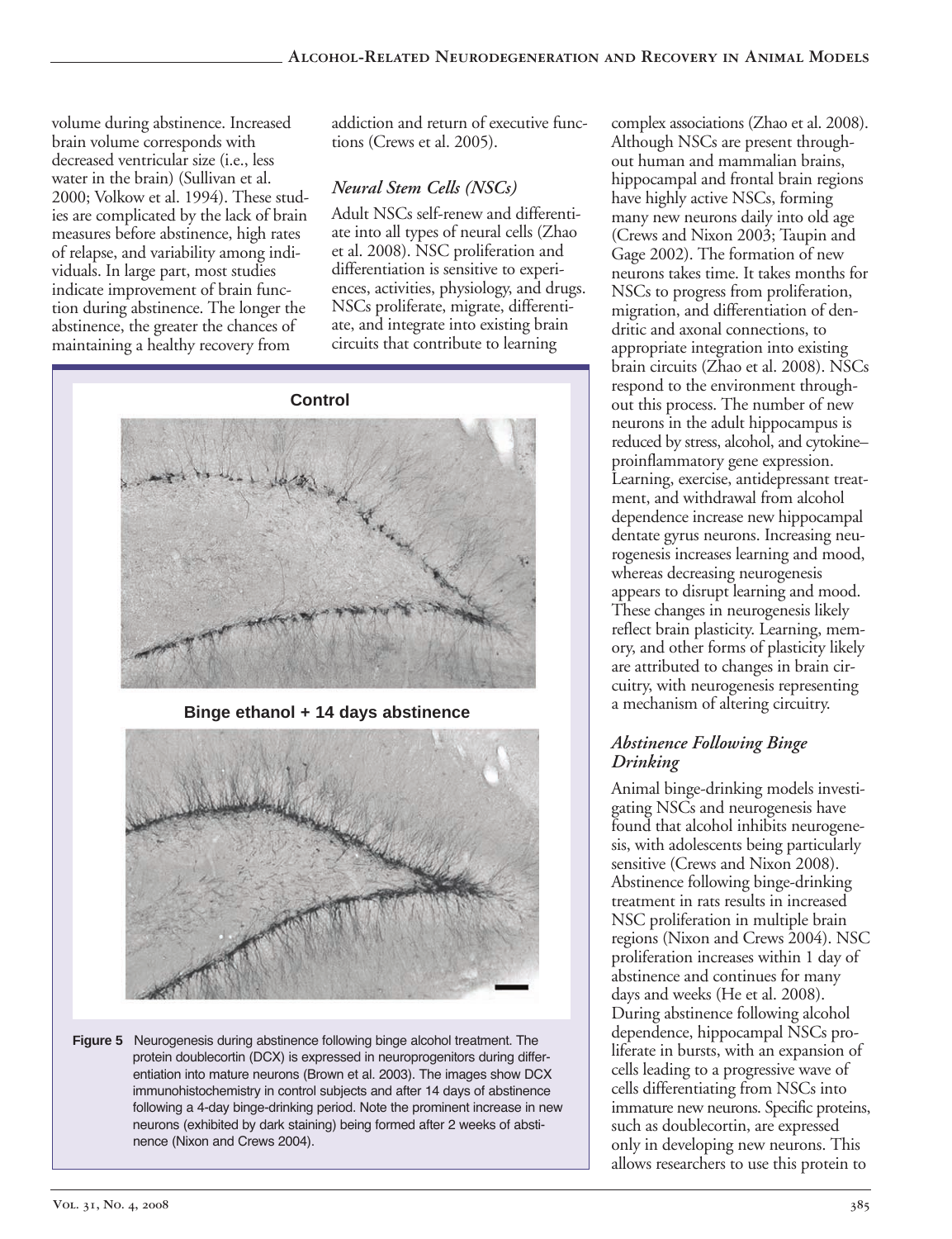identify new neurons. As shown in figure 5, hippocampal neurogenesis is dramatically greater in rats 2 weeks after the last dose of alcohol in the 4 day binge model compared with agematched controls not exposed to alcohol. The alcohol-abstinence–induced burst of cell proliferation occurs as the degeneration and fragments of dying

neurons clear but also is associated with a marked increase in pCREB, likely caused by synaptic glutamate-activating trophic signals. Trophic, cell-strengthening signals increase through pCREB, as described in figure 6. Multiple broad areas of the brain show new progenitor cells at 1 and 2 months of abstinence. New cells in the hippocampus become

neurons, whereas in many other brain regions they become microglia but do not appear to be activated proliferating microglia (Crews and Nixon 2008). Although microglial proliferation is a sign of proinflammatory microglial activation, the lack of a "bushy" or "ameboid" morphology suggests that proliferating progenitor cells become



and pCREB. The temporal relationship of binge-induced neurodegeneration and abstinence-induced cell genesis can be examined by pCREB immunohistochemical staining in the dentate gyrus. Immunohistochemical staining is a process of localizing proteins in cells of a tissue section using antibodies that bind to specific proteins, such as pCREB. More staining means more protein. In the dentate gyrus granule cells (GCs) of control subjects, most neuronal nuclei have some pCREB+ immunoreactivity (IR), with higher levels of staining in the subgranule zone (SGZ), where neurogenesis is active (control, upper left image). In the diagram, values below the x-axis reflect degeneration or loss of brain mass. Markers of neuronal death increase throughout the 4 days of intoxication. Neurogenesis decreases and pCREB+IR is low (middle image). Markers of neuronal death persist into abstinence, although they progressively decline and mostly disappear after 1 week of abstinence (dotted line). Regeneration is represented by the dashed line increasing above the x-axis, with stars indicating time points of measured neurogenesis and other cell genesis (Crews and Nixon 2008). After 4 days of binge alcohol treatment, pCREB staining is decreased when neurogenesis is inhibited and granule cells degenerate. However, after 72 hours of abstinence, a marked increase in pCREB staining (top photo [4 days alcohol/72 hours withdrawal]) coincides with increased neurogenesis and loss of degeneration markers (Bison and Crews 2003).

NOTE: CREB is a transcription factor altered by alcohol. When CREB is activated, pCREB is formed. The dentate gyrus is part of the hippocampus.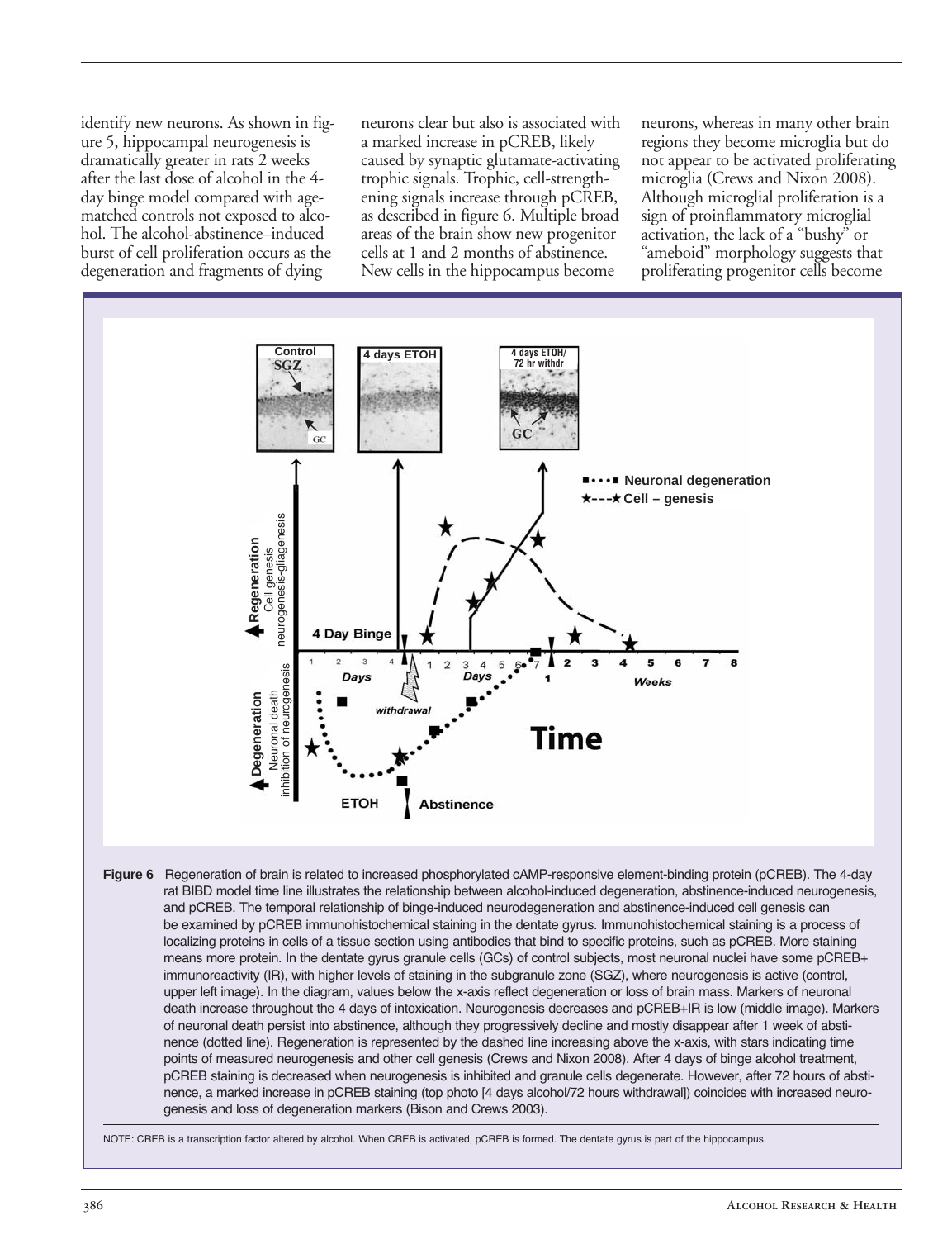resting microglia. Although studies of humans have limited information on lifetime cycles of drinking and abstinence, the increase in microglia in abstinent rat brain is similar to the increased numbers of microglia found in human alcoholic brains (see figure 4).

More recent studies of abstinence following alcohol self-administration in rats found increased NG2 neuroprogenitors. NG2 is a marker of progenitors that often become oligodendrocytes, the cells that make myelin, the insulation of brain circuits (He et al. 2008). This could possibly indicate the regrowth of glial cells, particularly oligodendrocytes, with abstinence. In longitudinal human studies of recently abstinent alcoholics, volumetric brain gain during abstinence was found to be related to metabolic and neuropsychological recovery and increased cerebral choline, consistent with glial growth and remyelination contributing to abstinent alcoholic brain growth (Bartsch et al. 2007). Cell genesis during abstinence is brain growth. Genesis of neural stem cells, microglia, oligodendrocytes, astrocytes, and neurons during alcohol abstinence represents a unique and long-term change in brain-cell structure that persists for long periods, perhaps permanently. These findings suggest that humans who vary their alcohol consumption over periods of time are undergoing continuous degenerative and regenerative cycles that follow the drinking and abstinence cycles. Therapies that enhance abstinence-induced brain regrowth may be useful in drug dependence and other mental diseases.

#### **Mechanisms of Abstinence-Increased Cell Genesis and Brain Growth**

The mechanisms of abstinence-induced increases in neurogenesis are not known. One likely factor is that proinflammatory gene expression declines in the absence of alcohol but continues at a lower level. Abstinence from alcohol also involves a transient withdrawal hyperexcitability associated with increased synaptic glutamate and other transmit-

ter release (De Witte et al. 2003). Although excessive glutamate is associated with neurotoxicity, synaptic glutamate release is associated with increased activation of CREB (i.e., pCREB formation), as well as increased synthesis and secretion of trophic factors (Zou and Crews 2006). Alcohol increases excitatory synapse size, which could increase trophic synaptic glutamate responses during abstinence (Carpenter-Hyland et al. 2004). In rats, 4-day binge drinking–induced neurodegeneration and loss of neurogenesis corresponds with decreased hippocampal pCREB immunohistochemistry (see figure 6, *top middle picture*). The pCREB that was decreased during high BAC, when neuronal degeneration occurs (see figure 6, *squares*), reverses and dramatically increases during abstinence (see figure 6, *top right*). This increase in CREB activation during abstinence corresponds with the time course of increased neurogenesis (see figure 6, *stars above midline*). This increase in pCREB could increase plasticity, cell growth, cell proliferation, and neurogenesis. Thus, regeneration during alcohol abstinence likely involves increased trophic signaling and reduced proinflammatory gene expression, which contributes to progenitor cell genesis and possibly additional trophic brain growth responses.

# **Summary**

Animal studies have established that high BACs can cause neurodegeneration similar to that found in human alcoholics. The rat BIBD model causes neurodegeneration in multiple brain regions directly related to alcohol rather than diet or alcohol withdrawal. Neuronal cell death, as well as the inhibition of neurogenesis, contributes to alcohol-induced brain degeneration. Models of binge alcohol consumption in rats produce changes in cognition similar to the executive function processing inefficiencies found in human alcoholics. Risk factors for alcoholism overlap with risk for alcoholic brain damage. The mechanisms of brain damage appear to involve proinflam-

matory cytokines, oxidative stress, and loss of trophic factors—mechanisms that overlap with many comorbid mental and neurodegenerative diseases. Abstinence following alcohol dependence results in neural stem-cell proliferation and the formation of new neurons and other brain cells indicating brain growth. These findings provide insight into when, where, and how alcohol abuse and abstinence–recovery dynamically change brain-cell composition, which could lead to new potential therapies for neurodegeneration, mental diseases, and alcohol use disorders. ■

# **Acknowledgements**

Supported in part by the National Institute on Alcohol Abuse and Alcoholism, the Bowles Center for Alcohol Studies, University of North Carolina School of Medicine.

# **Financial Disclosure**

The author declares that he has no competing financial interests.

# **References**

BARTSCH, A.J.; HOMOLA, G.; BILLER, A.; ET AL. Manifestations of early brain recovery associated with abstinence from alcoholism. *Brain* 130(Pt. 1):36-47, 2007. PMID: 17178742

BECHARA, A. Decision making, impulse control and loss of willpower to resist drugs: A neurocognitive perspective. *Nature Neuroscience* 8(11):1458–1463, 2005. PMID: 16251988

BISON, S., AND CREWS, F. Alcohol withdrawal increases neuropeptide y immunoreativity in rat brain. *Alcoholism: Clinical and Experimental Research* 27(7):1173–1183, 2003. PMID: 12878925

BLEDNOV, Y.A.; BERGESON, S.E.; WALKER, D.; ET AL. Perturbation of chemokine networks by gene deletion alters the reinforcing actions of ethanol. *Behavioural BrainResearch* 165(1):110–125, 2005. PMID: 16105698

BOWDEN, S.C.; CREWS, F.T.; BATES, M.E.; ET AL. Neurotoxicity and neurocognitive impairments with alcohol and drug-use disorders: Potential roles in addiction and recovery. *Alcoholism: Clinical and Experimental Research* 25(2):317–321, 2001. PMID: 11236849

BROWN, J.P.; COUILLARD-DEPRES, S.; COOPER-KUHN, C.M.; ET AL. Transient expression of doublecortin during adult neurogenesis.*Journal ofComparative Neurology* 467(1):1–10, 2003. PMID: 14574675